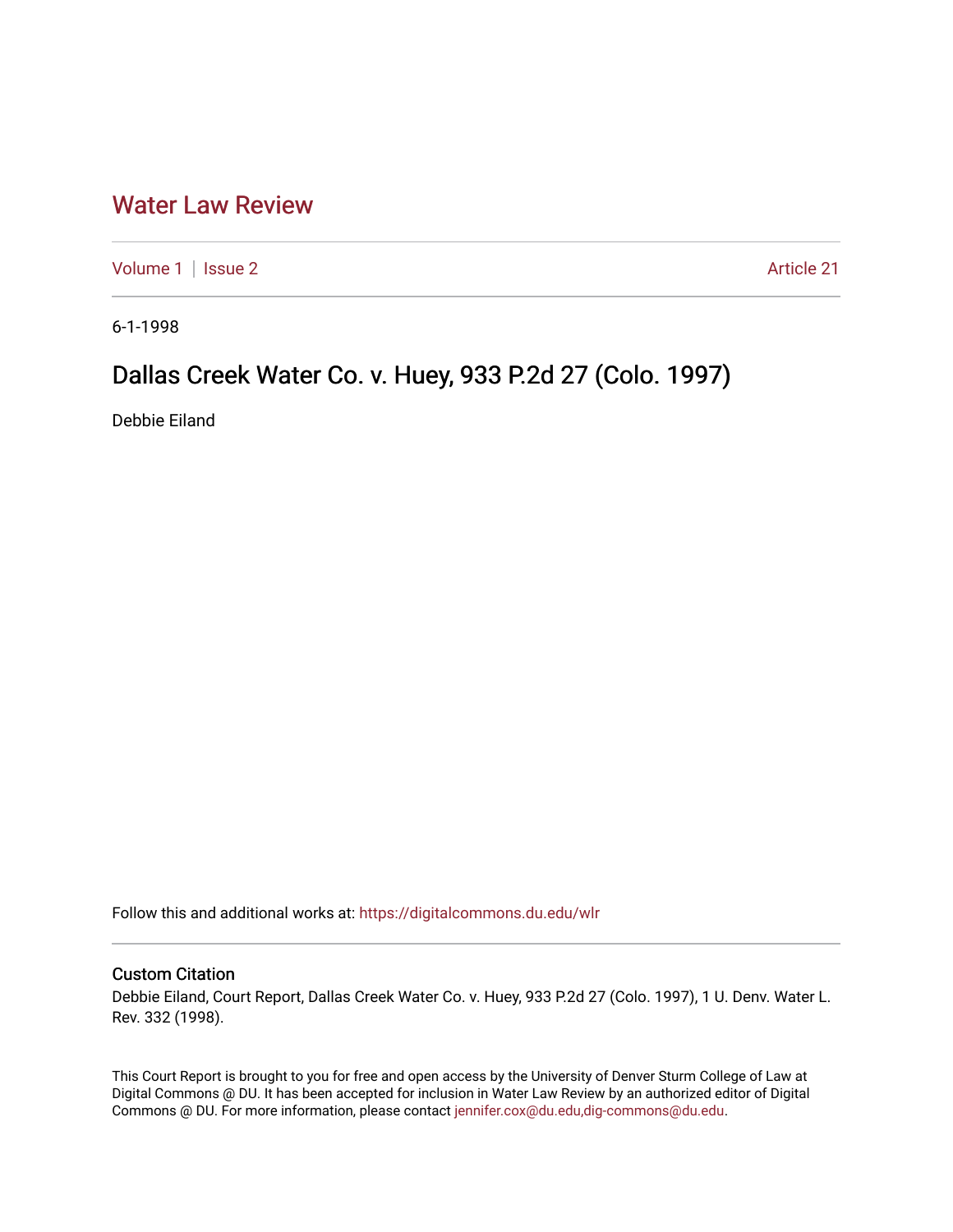awarded actual as well as punitive damages in the amount of \$550,000. The court awarded punitive damages because the defendant continued to pollute the aquifer during the years following the previous law suit.

General Host appealed, alleging: 1) the plaintiffs' failure to appropriate water rights or obtain irrigation permits barred their nuisance claim because plaintiffs sustained no actual damages; and (2) the punitive damages award was unfairly repetitious.

The court affirmed the district court's ruling on both the validity of the nuisance claim and the appropriateness of the punitive damages award. The court reversed the district court's ruling that plaintiffs' failure to obtain appropriated water rights did not cause the plaintiffs' inability to produce irrigated crops on their land.

Defendants asserted that plaintiffs did not have any water appropriation rights in the aquifer because they never received a permit. The court determined that an appropriated right was not necessary to claim nuisance. The court further determined that a finding of nuisance was not predicated on a finding of actual interference with use of one's property. Since the defendants' contamination of the aquifer would frustrate the potential future reasonable use of plaintiffs' property as irrigated land, plaintiffs were entitled to proceed with a nuisance claim.

The lack of water appropriation rights was not wholly irrelevant. The district court correctly concluded that the failure to obtain appropriated water rights was a potential intervening cause for the plaintiffs' inability to grow irrigated crops on their land, rather than a complete bar to their nuisance claim.

The Court upheld the punitive damages award for the reasons given by the district court  $-$  that the defendant had failed to stop polluting the aquifer following the original suit.

*Heidi A. Anderson*

### COLORADO

Dallas Creek Water Co. v. Huey, **933 P.2d 27** (Colo. 1997) (holding that an application for reasonable diligence was timely filed **by** a "user under claim of right within the applicable statutory requirements," and that such filing properly conferred subject matter jurisdiction on the water court).

Dallas Creek appealed from an order of the Water Court for Water Division No. 4 canceling its conditional water right for failure to timely file an application for a finding of reasonable diligence. The Colorado Supreme Court considered the circumstances under which amending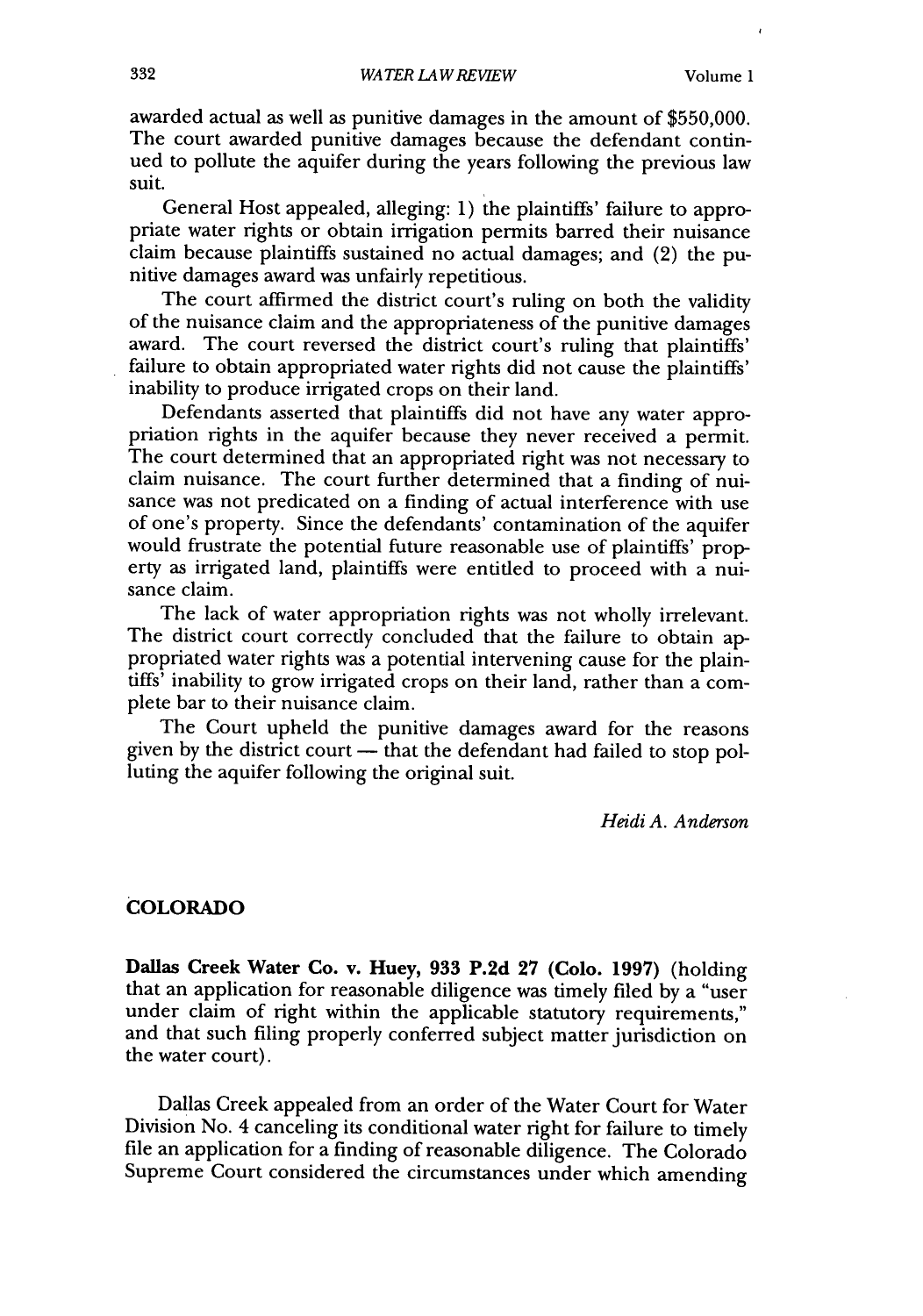an application for a conditional water right, previously filed by the statutory deadline, renders that application void, thereby depriving the water court of subject matter jurisdiction over the application.

In 1974, the water court granted a conditional decree for 10 cfs of water for the Long Hill Pumping Plant at a specified point of diversion on Dallas Creek. After transfer by the original owner, the decree was continuously renewed and held by WRIKO, Inc. until 1993. In April 1993, the court notified WRIKO's owner that the decree was again up for renewal. Plaintiff's non-lawyer agent timely filed the renewal application under the name of WRIKO in spite of the fact that the Dallas Creek Company had taken possession of the Long Hill Pumping Plant.

In July 1993, the water court published public notice of the reasonable diligence application, and land owners in the Dallas Creek basin filed numerous statements of opposition. In September 1993, Dallas Creek entered an appearance. The water court allowed Dallas Creek to participate for more than two years in discovery, motions, and preparation for trial. Shortly before trial in January 1996, Dallas Creek filed a formal motion to substitute Dallas Creek Company for WRIKO as the real party in interest. The water court denied this motion holding that the application was untimely. The objectors moved to dismiss the diligence application altogether alleging that WRIKO had been dissolved in 1988 and, therefore, no real party in interest appeared as an applicant within the diligence period. The water court agreed, holding that the party on an application cannot be amended after the filing deadline has passed. Therefore, because no real party in interest had timely filed an application, the water court dismissed the case for lack of subject matter jurisdiction.

Dallas Creek appealed, urging that as the user of the water right it was entitled to proceed with the application as the real party in interest. The Colorado Supreme Court agreed, holding that the water court abused its discretion in denying substitution of Dallas Creek as the real party in interest. The court stated that the filing of a diligence application, and subsequent public notice of that filing, "confers subject matter jurisdiction on the water court to proceed with a determination of reasonable diligence."

The court found the water court's strict construction of the submission requirements for diligence applications untenable, stating, "we do not view party identification as an unalterable jurisdictional feature of an application." The court based its opinion on two factors. First, the statutes state that "any person" desiring a finding of reasonable diligence may file an application. Second, Colorado Rule of Civil Procedure 17(a) requires that actions be prosecuted by real parties in interest. In the court's opinion, Dallas Creek qualified as a real party in interest because it was the actual user of the water right through its ownership of the Long Hill Pumping Plant.

The court cited several reasons for its conclusion. First, the agent who filed the diligence application for Dallas Creek was not a lawyer. He filed the application under WRIKO because he thought he had to